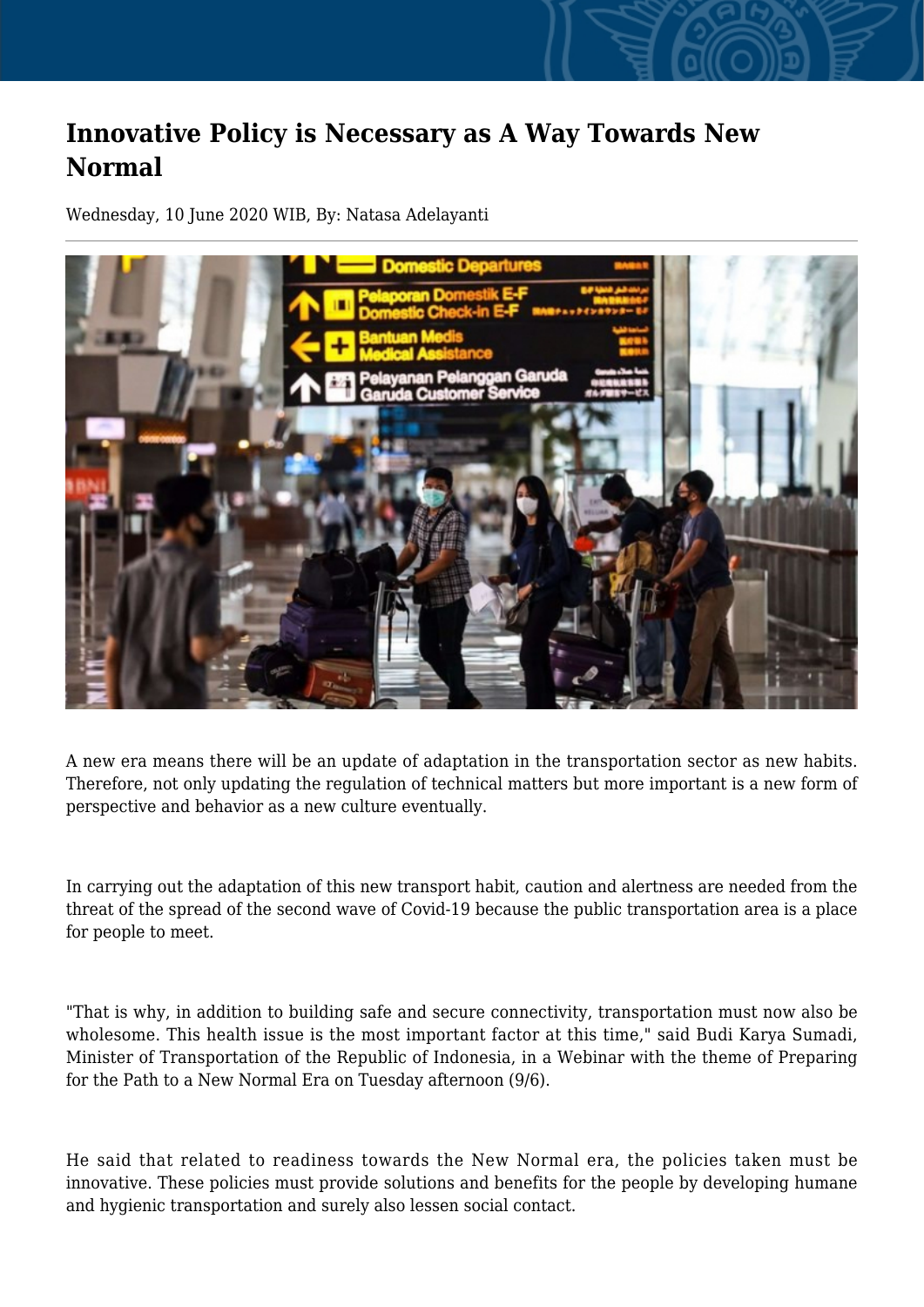"We have collaborated with UGM, UI, ITB, and ITS, as well as health experts, transportation operators, and other stakeholders. We collaborate and work mutually to formulate and determine the most appropriate policies in the adaptation phase of this new transport habit," he said.

In this adaptation, according to Budi, the health personnel, whether doctors, nurses and pharmacists, play a vital role both in the efforts to deal with Covid-19, especially in encouraging people to have a new culture of living cleaner. In general, the adaptation of new habits has at least two advantages. First, the health protocol will protect Indonesia from the threat of a sustainable pandemic, and secondly, support the country's sustainability from various sides and prevent new problems, such as the fiscal crisis, food security, and disruption of the education system.

Prof. Dr. apt. Agung Endro Nugroho, Dean of the Faculty of Pharmacy UGM, said that it is necessary to adjust strategies and educational approaches in the New Normal Era. The education process in the New Normal Era refers to and harmonizes with the concept of Education 4.0 so that the use of information technology and big data plays an essential role in New Normal education.

He said the New Normal era education had an impact on efficiency and effectiveness. Some adjustments made related to Covid-19, and New Normal pandemic education activities, including lectures with online learning (in the network), must still pay attention to Course Learning Outcomes (CPMK). Including the procurement of lectures using flip classroom or blended learning methods.

Besides, technically learning uses synchronous methods (Webex, Zoom, Microsoft teams, Skype, Google Talk, and others, and asynchronous methods (university's e-learning: eLisa, eLok, or elearning. While the lecturers prepare to learn content (assignments, ppt material, quizzes, exams, etc. from various sources through the Learning System that has been developed by the university, eLOK, such as e-Learning Open for Knowledge Sharing and eLisa (eLearning System for Academic Community).

"Content-based learning from video recordings is later uploaded on YouTube or the web system, combined with email communication, social media groups, faculty websites, and other forms. This action is what both students and lecturers are so familiar with and bring them closer to information technology now," he explained.

Dean of the Faculty of Social and Political Sciences UGM, Prof. Dr. Erwan Agus Purwanto, M.Sc., added that the Covid-19 pandemic had an economic and social impact. Implications for microeconomics are not a few individuals/households that have decreased income, lost jobs, and closed businesses, especially MSMEs.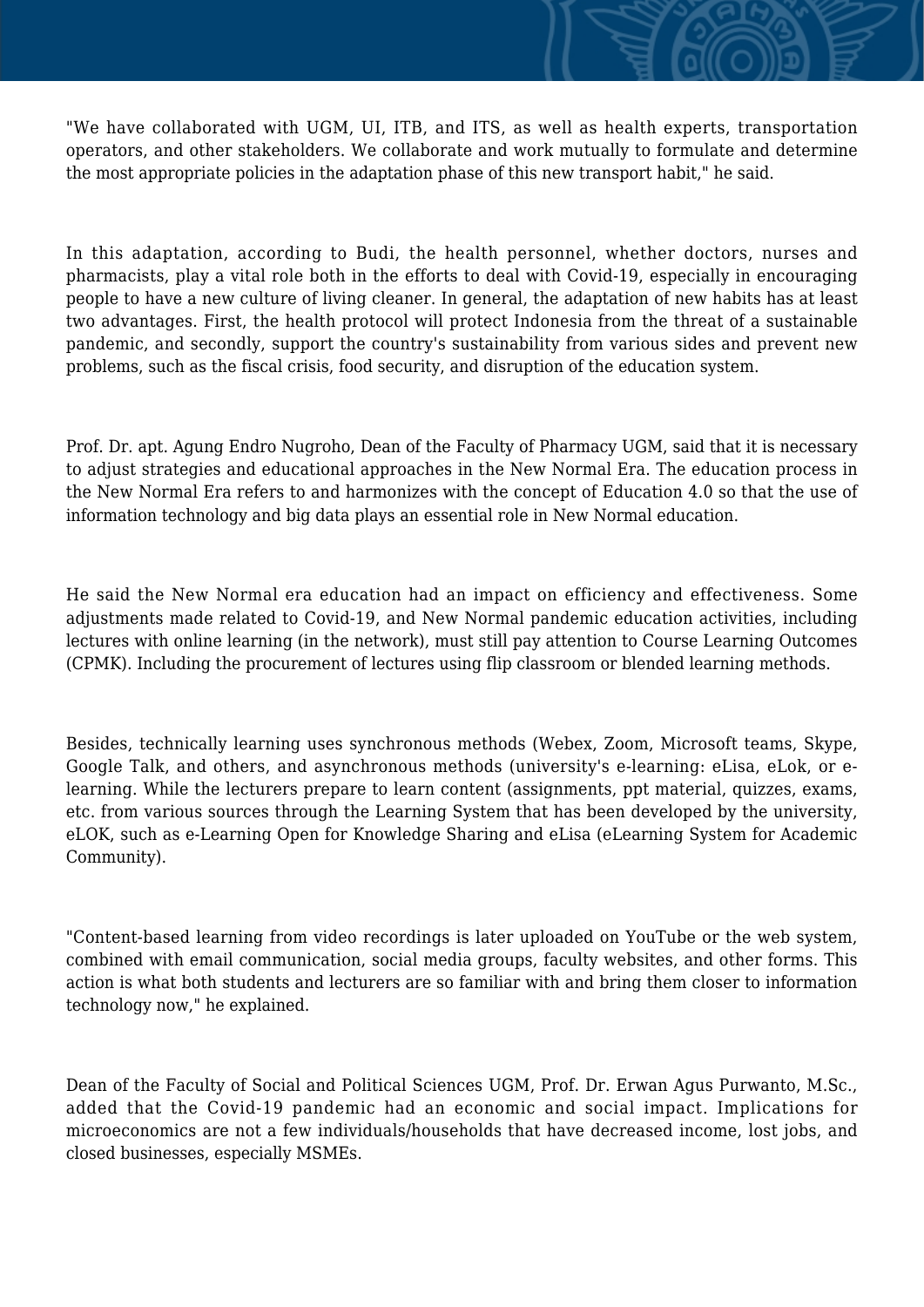According to him, almost all macroeconomic sectors were affected by Covid19, ranging from the most severe, moderate, to mild to unaffected. The worst fields are tourism, aviation, oil and gas, and others. For medium-impact real estate, chemical, agricultural, and not affected by the media, Telkom, high tech, and pharmacy.

"Indonesia's GDP estimated to have declined from the 5 percent growth target to the pessimistic -1 sda -4 percent, and the optimistic one to 2 percent growth. The Ministry of Labor said 3.05 million workers were affected by Covid, and Kemenkop noted 47 percent of MSMEs went bankrupt. The number of unemployed is increasing. BPPS 2020 data states the number of unemployment is 6.8 million. The prediction said that the number of unemployed people would increase by 3-4 million if Covid-19 continues and continues to expand," he said.

Meanwhile, the social impact of Covid-19 is a change in lifestyle. There are such changes in how to work, how to school, how to socialize, and how to worship. There are social problems such as stigmatization of Covid-19 sufferers and their families, including the rejection of the bodies of Covid-19 victims in several areas.

Therefore, said Erwan, organizational policies and management are necessary towards the New Normal era. There needs to be a policy guideline to loosen PSBB at the national level as a guideline for all stakeholders.

Hopefully, there will be an integration of health protocols with the economic and social sectors. This condition is due to the necessity in the development of health protocols that are in line with protocols to support activities in types of economic sectors and also for social/religious businesses, education, and government offices as a way towards well-implemented New Normal period.

"The challenge is how to develop the protocol, acknowledge it, and oversee its implementation to be consistent," he added.

Author: Agung Nugroho Photo: megapolitan.kompas.com Translator: Natasa A